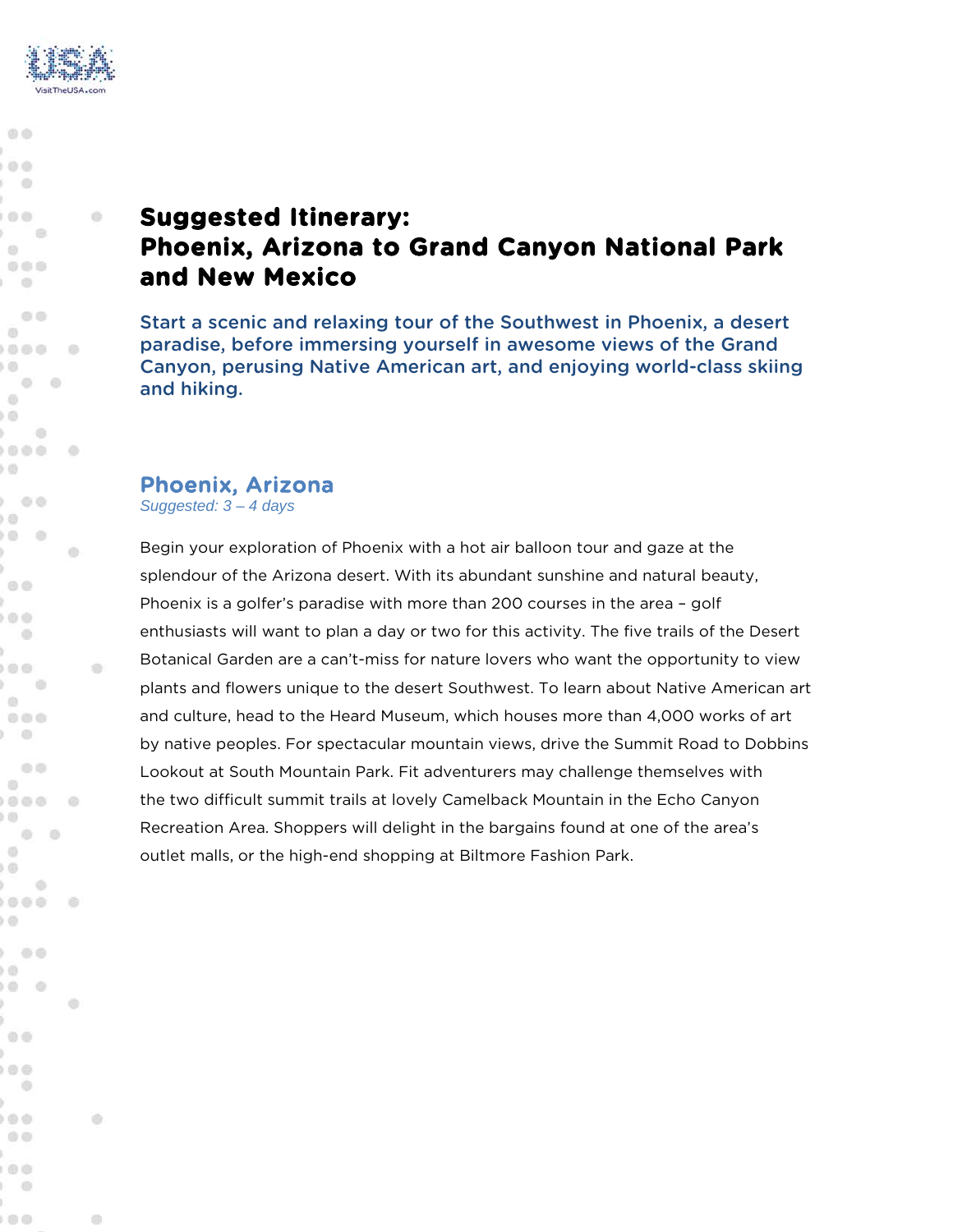

**chi** 

 $@@@$ 

 $100$ i o ¥.  $1.000$ 

1 画  $\odot$  $0<0$ 计曲

 $-0$  $\circledcirc$  $0000$ 

 $\circ$   $\circ$  $\langle \cdot \rangle$ ) O  $1 - 0$  $0.000$ 

) (D

**VO** 

V. s  $00$ 

 $(00)$  $\omega$ ×

 $(1)$  $\mathcal{L} = \mathcal{L}$  $\begin{array}{c} \circ \\ \circ \circ \circ \end{array}$  $\odot \odot \odot$  $\rightarrow$ 

 $0.0$  $\odot$  $0.000$ 

) O  $\circ$  $\bullet$ 

 $^{12}$  $10$ - 6 У. 1808

 $(1)$ 

y. k  $00$ b.  $100$  $\circ$ 

 $00$ 

 $00$ 

 $\mathbf{r} \odot \mathbf{r}$ 1000 H.  $\rightarrow$ 

 $\circ$ У. ) (D  $000$  G

**IB** 

 $\begin{array}{c} \circ \\ \circ \circ \end{array}$ 

 $\alpha$ 

ø

 $1 00$  $1.01$ ) (D  $-0$  ch.

**O** 

ill.

 $\sim$ 

## Grand Canyon National Park

*Suggested: 3 days*

Few places on Earth can top the stunning natural beauty of Grand Canyon National Park. The awe-inspiring canyon is a mile (1.6 km) deep and up to 18 miles (29 km) wide. Drive about 230 miles (372 km) from Phoenix to begin at the more easily accessed South Rim, which is open year-round. Here, tour the park's landscapes by car, bus, mule, helicopter, raft or on foot. Serious hikers and explorers will want to make the five-hour drive to the Canyon's North Rim, but be aware that lodging and food service is only available at this location May 15-October 15. Intrepid visitors will want to take a day trip to 'Grand Canyon West' to visit the glass-floored Skywalk on the Hualapai tribal land.

### Albuquerque, New Mexico

*Suggested: 2 - 3 days*

Wander the plaza of Albuquerque's Old Town, which is lined with historic buildings and the iconic and beautiful San Felipe de Neri Church. The church, built in 1793, is the city's oldest building, and is still open for Catholic mass each day. Surround yourself with the panoramic views of rugged rocks and deep canyons with a ride on the 2.7-mile (4.3 km) Sandia Peak Tramway. Delve into the Atomic Age with a visit to the National Museum of Nuclear Science & History, featuring exhibits on nuclear medicine, radiation, nuclear waste and more. See Pueblo pottery and art and watch traditional Native American dances at the Indian Pueblo Cultural Center. Savour some of the Southwest's traditional dishes at local restaurants.